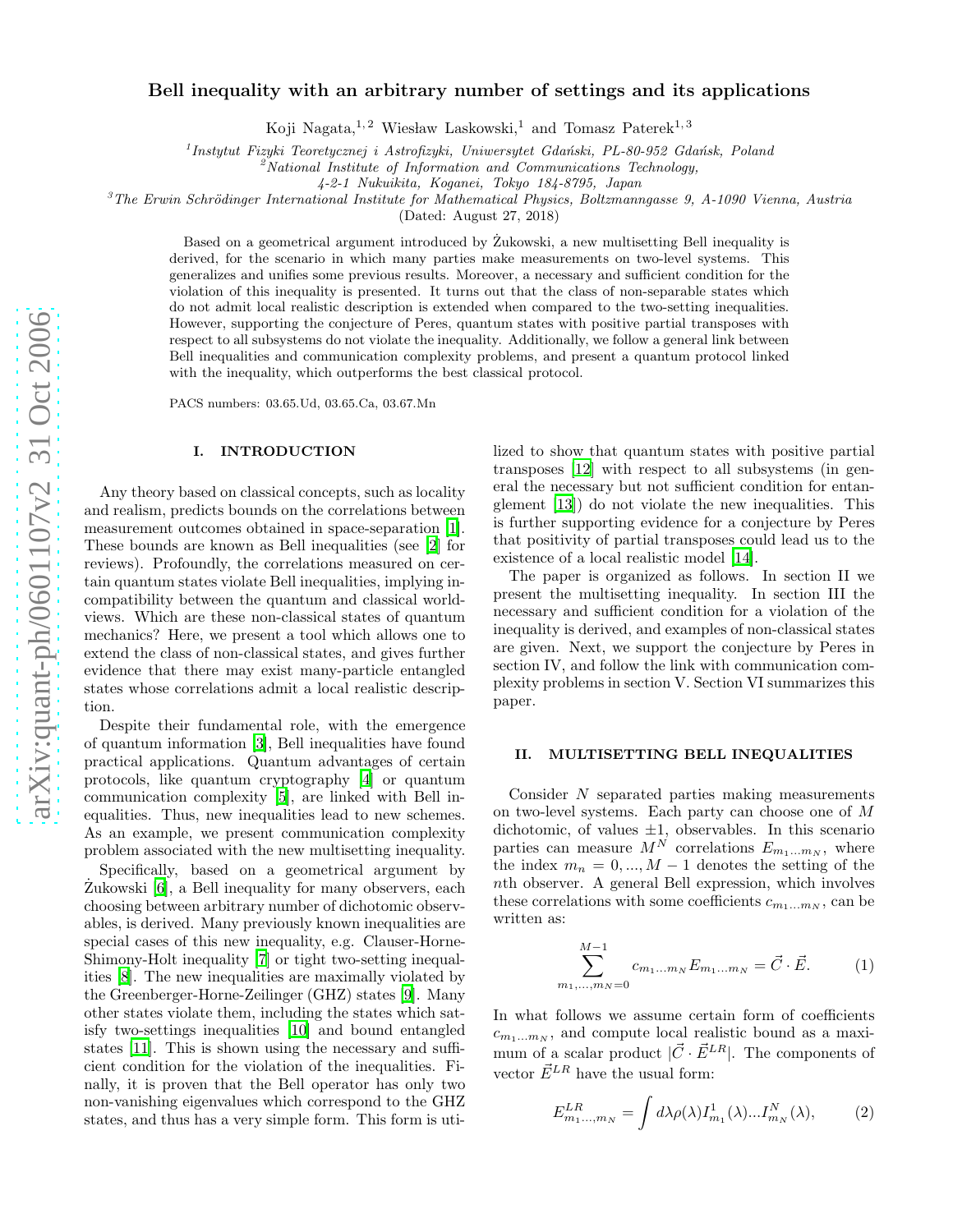where  $\lambda$  denotes a set of hidden variables,  $\rho(\lambda)$  their distribution, and  $I_{m_n}^n(\lambda) = \pm 1$  the predetermined result of nth observer under setting  $m_n$ . The quantum prediction for the Bell expression [\(1\)](#page-0-0) is given by a scalar product of  $\vec{C} \cdot \vec{E}^{QM}$ . The components of  $\vec{E}^{QM}$ , according to quantum theory, are given by:

$$
E_{m_1...m_N}^{QM} = \text{Tr}\left(\rho \vec{m}_1 \cdot \vec{\sigma}^1 \otimes ... \otimes \vec{m}_N \cdot \vec{\sigma}^N\right),\qquad(3)
$$

where  $\rho$  is a density operator (general quantum state),  $\vec{\sigma}^n = (\sigma_x^n, \sigma_y^n, \sigma_z^n)$  is a vector of local Pauli operators for nth observer, and  $\vec{m}_n$  denotes a normalized vector which parameterizes observable  $m_n$  for the nth party.

Assume that local settings are parameterized by a single angle:  $\phi_{m_n}^n$ . In the quantum picture we restrict observable vectors  $\vec{m}_n$  to lie in the equatorial plane:

$$
\vec{m}_n \cdot \vec{\sigma}^n = \cos \phi_{m_n}^n \sigma_x^n + \sin \phi_{m_n}^n \sigma_y^n. \tag{4}
$$

Take the coefficients  $c_{m_1...m_N}$  in a form:

<span id="page-1-1"></span>
$$
c_{m_1...m_N} = \cos(\phi_{m_1}^1 + ... + \phi_{m_N}^N), \tag{5}
$$

with the angles given by:

<span id="page-1-4"></span>
$$
\phi_{m_n}^n = \frac{\pi}{M} m_n + \frac{\pi}{2MN} \eta. \tag{6}
$$

The number  $\eta = 1, 2$  is fixed for a given experimental situation, i.e.  $M$  and  $N$ , and equals:

$$
\eta = [M+1]_2[N]_2 + 1,\tag{7}
$$

where  $[x]_2$  stands for x modulo 2. The local realistic bound is given by a maximal value of the scalar product  $|\vec{C}\cdot\vec{E}^{LR}|$ . The maximum is attained for deterministic local realistic models, as they correspond to the extremal points of a correlation polytope. Thus, the following inequality appears:

<span id="page-1-0"></span>
$$
|\vec{C} \cdot \vec{E}^{LR}| \leq (8)
$$
  

$$
\max_{I_0^1, \dots, I_{M-1}^N = \pm 1} \left\{ \sum_{m_1, \dots, m_N = 0}^{M-1} \cos(\phi_{m_1}^1 + \dots + \phi_{m_N}^N) I_{m_1}^1 \dots I_{m_N}^N \right\},
$$

where we have shortened the notation  $I_{m_n}^n \equiv I_{m_n}^n(\lambda)$ . Since  $\cos(\phi_{m_1}^1 + ... + \phi_{m_N}^N) = \text{Re}\left(\prod_{n=1}^N \exp(i\phi_{m_n}^n)\right)$  and the predetermined results,  $I_{m_n}^n = \pm 1$ , are real, the righthand side of this inequality can be written as:

$$
\sum_{m_1,...,m_N=0}^{M-1} \text{Re}\left(\prod_{n=1}^N \exp{(i\phi_{m_n}^n)} I_{m_n}^n\right).
$$
 (9)

Moreover, since inequality [\(8\)](#page-1-0) involves the sum of all possible products of local results respectively multiplied by the cosines of all possible sums of local angles, the righthand side can be further reduced to involve the product of sums:

$$
\operatorname{Re}\left(\prod_{n=1}^{N}\sum_{m_{n}=0}^{M-1}\exp\left(i\phi_{m_{n}}^{n}\right)I_{m_{n}}^{n}\right). \tag{10}
$$

Inserting the angles [\(6\)](#page-1-1) into this expression results in:

<span id="page-1-2"></span>
$$
\operatorname{Re}\left(\exp\left(i\frac{\pi}{2M}\eta\right)\prod_{n=1}^{N}\sum_{m_n=0}^{M-1}\exp\left(i\frac{\pi}{M}m_n\right)I_{m_n}^n\right),\quad(11)
$$

where the factor  $\exp\left(i\frac{\pi}{2M}\eta\right)$  comes from the term  $\frac{\pi}{2MN}\eta$ in [\(6\)](#page-1-1), which is the same for all parties.

One can decompose a complex number given by the sum in [\(11\)](#page-1-2) into its modulus  $R_n$ , and phase  $\Phi_n$ :

<span id="page-1-3"></span>
$$
\sum_{m_n=0}^{M-1} \exp\left(i\frac{\pi}{M}m_n\right) I_{m_n}^n = R_n e^{i\Phi_n}.\tag{12}
$$

We maximize the length of this vector on the complex plane. The length of the sum of any two complex numbers  $|z_1 + z_2|^2$  is given by the law of cosines as  $|z_1|^2 + |z_2|^2 + 2|z_1||z_2|\cos\varphi$ , where  $\varphi$  is the angle between the corresponding vectors. To maximize the length of the sum one should choose the summands as close as possible to each other. Since in our case all vectors being summed are rotated by multiples of  $\frac{\pi}{M}$  from each other, the simplest optimal choice is to put all  $I_{m_n}^n = 1$ . In this case one has:

$$
R_n^{\max} = \left| \sum_{m_n=0}^{M-1} \exp\left(i\frac{\pi}{M}m_n\right) \right| = \left| \frac{2}{1 - \exp\left(i\frac{\pi}{M}\right)} \right|, \quad (13)
$$

where the last equality follows from the finite sum of numbers in the geometric progression (any term in the sum is given by the preceding term multiplied by  $e^{i\pi/M}$ ). The denominator inside the modulus can be transformed to  $\exp\left(i\frac{\pi}{2M}\right)\left[\exp\left(-i\frac{\pi}{2M}\right)-\exp\left(i\frac{\pi}{2M}\right)\right]$ , which reduces to  $-2i \exp(i\frac{\pi}{2M}) \sin(\frac{\pi}{2M})$ . Finally, the maximal length reads:

$$
R_n^{\max} = \frac{1}{\sin\left(\frac{\pi}{2M}\right)},\tag{14}
$$

, ment of sine is small. Moreover, since the local results where the modulus is no longer needed since the argufor each party can be chosen independently, the maximal length  $R_n^{\max}$  does not depend on particular n, i.e.  $R_n^{\max} = R^{\max}$ .

Since  $R^{\text{max}}$  is a positive real number its Nth power can be put to multiply the real part in [\(11\)](#page-1-2), and one finds  $|\vec{C}\cdot\vec{E}^{LR}|$  to be bounded by:

$$
|\vec{C} \cdot \vec{E}^{LR}| \leq \left[\sin\left(\frac{\pi}{2M}\right)\right]^{-N} \cos\left(\frac{\pi}{2M}\eta + \Phi_1 + \dots + \Phi_N\right),\tag{15}
$$

where the cosine comes from the phases of the sums in [\(11\)](#page-1-2). These phases can be found from the definition [\(12\)](#page-1-3). As only vectors rotated by a multiple of  $\frac{\pi}{M}$  are summed (or subtracted) in [\(12\)](#page-1-3), each phase  $\Phi_n$  can acquire only a restricted set of values. Namely:

$$
\Phi_n = \begin{cases} \frac{\pi}{2M} + \frac{\pi}{M}k & \text{for } M \text{ even,} \\ \frac{\pi}{M}k & \text{for } M \text{ odd,} \end{cases}
$$
(16)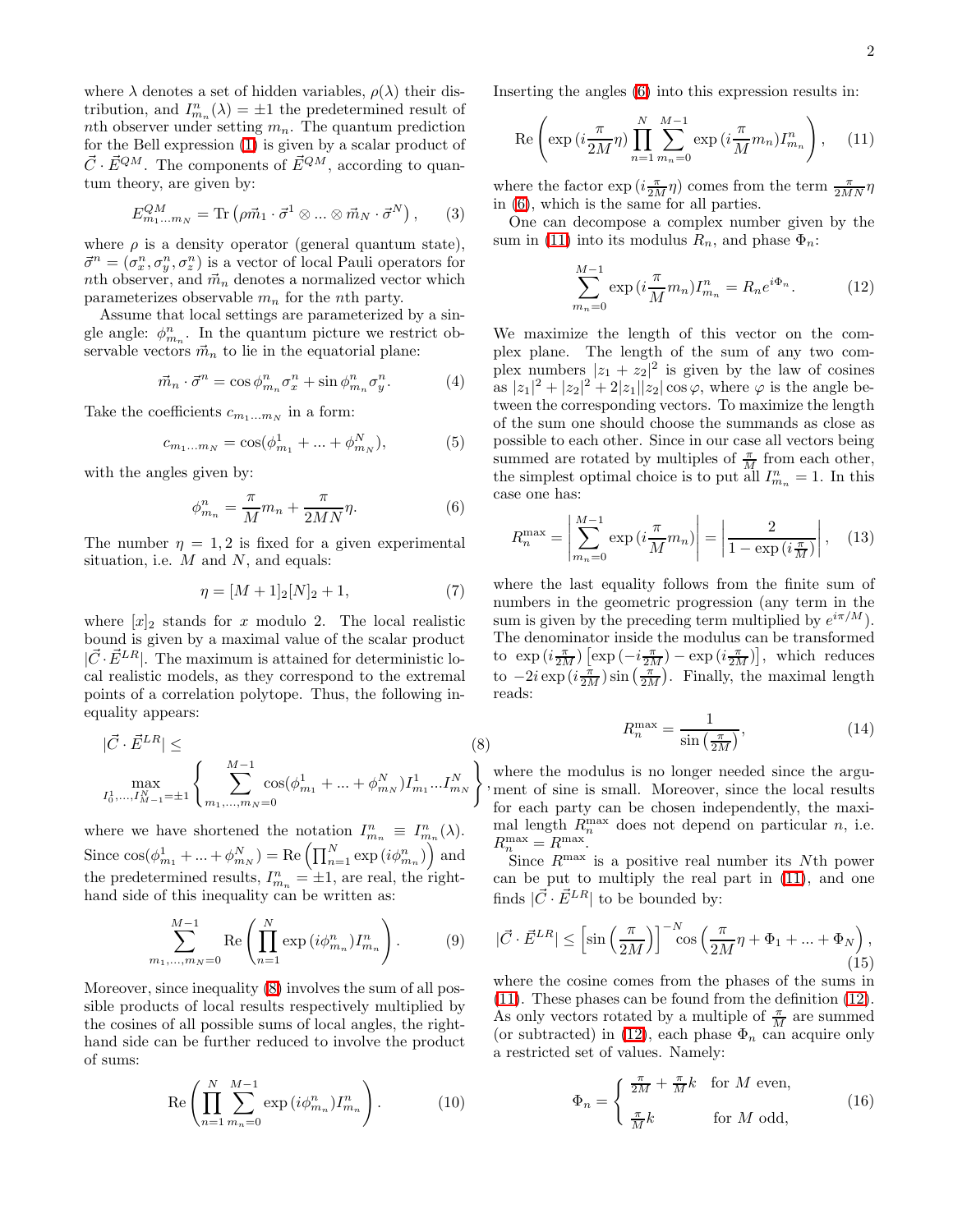with  $k = 0, ..., 2M - 1$ , i.e. for M even,  $\Phi_n$  is an odd multiple of  $\frac{\pi}{2M}$ ; and for M odd,  $\Phi_n$  is an even multiple of  $\frac{\pi}{2M}$ . Thus, the sum  $\Phi_1 + ... + \Phi_N$  is an even multiple of  $\frac{2\pi}{2M}$ , except for M even and N odd. Keeping in mind the definition of  $\eta$ , given in [\(7\)](#page-1-4), one finds the argument of  $\cos\left(\frac{\pi}{2M}\eta + \Phi_1 + \ldots + \Phi_N\right)$  is always odd multiple of  $\frac{\pi}{2M}$ , which implies the maximum value of the cosine is equal to  $\cos\left(\frac{\pi}{2M}\right)$ . Finally, the multisetting Bell inequality reads:

$$
|\vec{C} \cdot \vec{E}^{LR}| \le \left[\sin\left(\frac{\pi}{2M}\right)\right]^{-N} \cos\left(\frac{\pi}{2M}\right). \tag{17}
$$

<span id="page-2-0"></span>This inequality, when reduced to two parties choosing between two settings each, recovers the famous Clauser-Horne-Shimony-Holt inequality [\[7\]](#page-7-6). For higher number of parties, still choosing between two observables, it reduces to tight two-setting inequalities  $[8]$ . When N observers choose between three observables the inequalities of Zukowski and Kaszlikowski are obtained [\[15\]](#page-7-14), and for ˙ continuous range of settings  $(M \to \infty)$  it recovers the inequality of Zukowski [\[6](#page-7-5)].

# III. QUANTUM VIOLATIONS

In this section we present a Bell operator associated with the inequality [\(17\)](#page-2-0). Next, it is used to derive the necessary and sufficient condition for the violation of the inequality. Using this condition we recover already known results and present some new ones.

The form of the coefficients  $c_{m_1...m_N} = \cos(\phi_{m_1}^1 + ... + \phi_{m_N}^1)$  $(\phi_{m_N}^N)$  we have chosen is exactly the same as the quantum correlation function  $E_{m_1...m_N}^{GHZ} = \cos(\phi_{m_1}^1 + ... + \phi_{m_N}^N)$  for the Greenberger-Horne-Zeilinger state:

<span id="page-2-1"></span>
$$
|\psi^{+}\rangle = \frac{1}{\sqrt{2}} \Big[|0\rangle_{1}...|0\rangle_{N} + |1\rangle_{1}...|1\rangle_{N}\Big],\tag{18}
$$

where the vectors  $|0\rangle_n$  and  $|1\rangle_n$  are the eigenstates of local  $\sigma_z^n$  operator of the *n*th party. For this state the two vectors  $\vec{C}$  and  $\vec{E}^{GHZ}$  are equal (thus parallel), which means that the state  $|\psi^+\rangle$  maximally violates inequality [\(17\)](#page-2-0). The value of the left hand side of [\(17\)](#page-2-0) is given by the scalar product of  $\vec{E}^{GHZ}$  with itself:

$$
\vec{E}^{GHZ} \cdot \vec{E}^{GHZ} = \sum_{m_1, \dots, m_N = 0}^{M-1} \cos^2(\phi_{m_1}^1 + \dots + \phi_{m_N}^N). \tag{19}
$$

Using the trigonometric identity  $\cos^2 \alpha = \frac{1}{2}(1 + \cos 2\alpha)$ one can rewrite this expression into the form:

$$
\vec{E}^{GHZ} \cdot \vec{E}^{GHZ} = \frac{1}{2} M^N + \frac{1}{2} \sum_{m_1, \dots, m_N = 0}^{M-1} \cos[2(\phi_{m_1}^1 + \dots + \phi_{m_N}^N)].
$$
\n(20)

As before, the second term can be written as a real part of a complex number. Putting the values of angles [\(6\)](#page-1-1)

<span id="page-2-4"></span>one arrives at:

$$
\frac{1}{2}\text{Re}\left(\exp\left(i\frac{\pi}{M}\eta\right)\prod_{n=1}^{N}\sum_{m_n=0}^{M-1}\exp\left(i\frac{2\pi}{M}m_n\right)\right). \tag{21}
$$

Note that  $e^{i\frac{2\pi}{M}}$  is a primitive complex Mth root of unity. Since all complex roots of unity sum up to zero the above expression vanishes, and a maximal quantum value of the left hand side of [\(17\)](#page-2-0) equals:

$$
\vec{E}^{GHZ} \cdot \vec{E}^{GHZ} = \frac{1}{2}M^N.
$$
 (22)

If instead of  $|\psi^+\rangle$  one chooses the state  $|\psi^-\rangle$  = √ 1  $\frac{1}{2}$ [0i<sub>1</sub>...](0i<sub>N</sub> - |1<sub>i</sub><sub>1</sub>...](1<sub>i</sub><sub>N</sub>], for which the correlation function is given by  $E_{m_1...m_N}^{GHZ-} = -\cos(\phi_{m_1}^1 + ... + \phi_{m_N}^N)$ , one arrives at a minimal value of the Bell expression, equal to  $-\frac{1}{2}M^N$ , as the vectors  $\vec{C}$  and  $\vec{E}^{GHZ-}$  are exactly opposite. Since we take a modulus in the Bell expression, both states lead to the same violation.

<span id="page-2-3"></span>The Bell operator associated with the Bell expression [\(17\)](#page-2-0) is defined as:

$$
\mathcal{B}' \equiv \sum_{m_1...m_N=0}^{M-1} c_{m_1...m_N} \vec{m}_1 \cdot \vec{\sigma}^1 \otimes ... \otimes \vec{m}_N \cdot \vec{\sigma}^N.
$$
 (23)

Its average in the quantum state  $\rho$  is equal to the quantum prediction of the Bell expression, for this state. We shall prove that it has only two eigenvalues  $\pm \frac{1}{2}M^N$ , and thus is of the simple form:

<span id="page-2-5"></span>
$$
\mathcal{B} \equiv \mathcal{B}(N, M) = \frac{1}{2} M^N \left[ |\psi^+ \rangle \langle \psi^+| - |\psi^- \rangle \langle \psi^-| \right]. \tag{24}
$$

Both operators  $\mathcal{B}$  and  $\mathcal{B}'$  are defined in the Hilbert-Schmidt space with the trace scalar product. To prove their equivalence one should check if the conditions:

<span id="page-2-2"></span>
$$
Tr(\mathcal{B}'\mathcal{B}) = Tr(\mathcal{B}\mathcal{B}) = Tr(\mathcal{B}'\mathcal{B}'),\tag{25}
$$

are satisfied. Geometrically speaking, these conditions mean that the "length" and "direction" of the operators are the same.

The trace  $\text{Tr}(\mathcal{B}'\mathcal{B})$  involves the traces  $\text{Tr}\left(|\psi^{\pm}\rangle\langle\psi^{\pm}|\vec{m}_1\cdot\vec{\sigma}^1\otimes...\otimes\vec{m}_N\cdot\vec{\sigma}^N\right), \ \ \text{which} \ \ \text{are \ the}$ quantum correlation functions (averages of the product of local observables) for the GHZ states, and thus are given by  $\pm \cos(\phi_{m_1}^1 + ... + \phi_{m_N}^N)$ . Their difference doubles the cosine, which is then multiplied by the same cosine coming from the coefficients  $c_{m_1...m_N}$ . Thus the main trace takes the form:

$$
\text{Tr}(\mathcal{B}\mathcal{B}') = M^N \sum_{m_1...m_N=0}^{M-1} \cos^2(\phi_{m_1}^1 + ... + \phi_{m_N}^N) = \frac{1}{2} M^{2N},\tag{26}
$$

where the last equality sign follows from the considerations below Eq. [\(19\)](#page-2-1).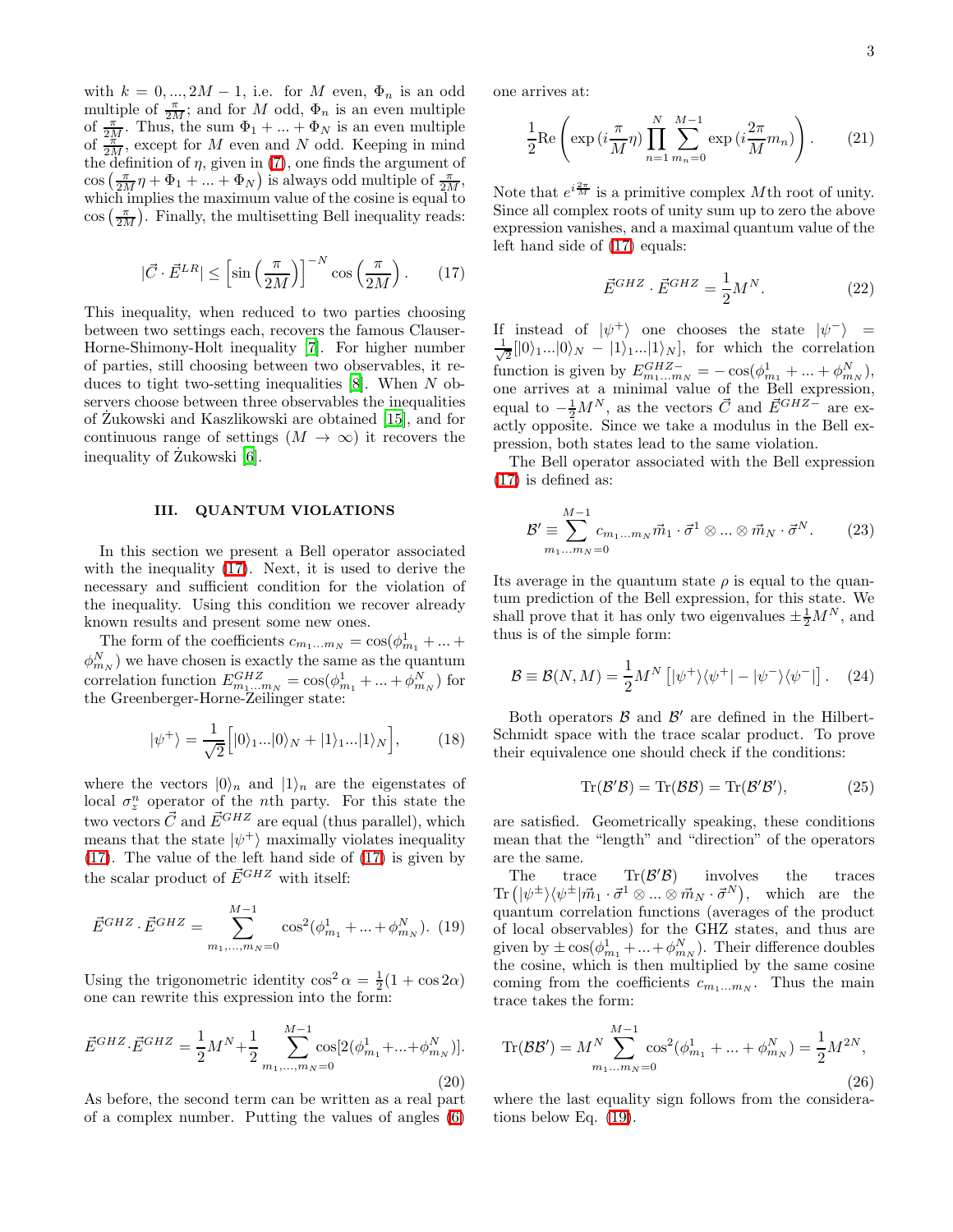The middle trace of [\(25\)](#page-2-2) is given by  $\text{Tr}(\mathcal{B}\mathcal{B}) = \frac{1}{2}M^{2N}$ , which directly follows from the orthonormality of the states  $|\psi^{\pm}\rangle$ .

The last trace of [\(25\)](#page-2-2) is more involved. Inserting de-composition [\(23\)](#page-2-3) into  $\text{Tr}(\mathcal{B}'\mathcal{B}')$  gives:

$$
\sum_{\substack{m_1...m_N, \\ m'_1...m'_N=0}}^{M-1} \cos(\phi_{m_1}^1 + ... + \phi_{m_N}^N) \cos(\phi_{m'_1}^1 + ... + \phi_{m'_N}^N)
$$
  

$$
\times \text{Tr}[(\vec{m}_1 \cdot \vec{\sigma}^1)(\vec{m}'_1 \cdot \vec{\sigma}^1)]. \cdot \text{Tr}[(\vec{m}_N \cdot \vec{\sigma}^N)(\vec{m}'_N \cdot \vec{\sigma}^N)]
$$

The local traces are given by:

$$
\text{Tr}[(\vec{m}_n \cdot \vec{\sigma}^n)(\vec{m}'_n \cdot \vec{\sigma}^n)] = 2\vec{m}_n \cdot \vec{m}'_n = 2\cos(\phi^n_{m_n} - \phi^n_{m'_n}).
$$
\n(27)

Thus, the factor  $2^N$  appears in front of the sums. We write all the cosines (of sums and differences) in terms of individual angles, insert these decompositions into  $\text{Tr}(\mathcal{B}'\mathcal{B}')$ , and perform all the multiplications. Note that whenever the final product term involves at least one expression like  $\cos \phi_{m_n}^n \sin \phi_{m_n}^n = \frac{1}{2} \sin(2\phi_{m_n}^n)$  (or for the primed angles) its contribution to the trace vanish after the summations [for the reasons discussed in Eq. [\(21\)](#page-2-4)]. Moreover, in the decomposition of  $cos(\phi_{m_n}^n - \phi_{m'_n}^n)$  =  $\cos \phi_{m_n}^n \cos \phi_{m'_n}^n + \sin \phi_{m_n}^n \sin \phi_{m'_n}^n$  only the products of the same trigonometric functions appear. In order to contribute to the trace they must be multiplied by again the same functions. Since the decompositions of cosines of sums only differ in angles (primed or unprimed) and not in the individual trigonometric functions, the only contributing terms come from the product of exactly the same individual trigonometric functions in the decomposition of  $\cos(\phi_{m_1}^1 + ... + \phi_{m_N}^N)$  and  $\cos(\phi_{m'_1}^1 + ... + \phi_{m'_N}^N)$ . There are  $2^{N-1}$  such products, as many as the number of terms in the decomposition of  $\cos(\phi_{m_1}^1 + ... + \phi_{m_N}^N)$ . Each product involves  $2N$  squared individual trigonometric functions. Each of these functions can be written in terms of cosines of a double angle, e.g.  $\sin^2 \phi_{m_n}^n =$  $\frac{1}{2}(1-\cos(2\phi_{m_n}^n))$ , and the last cosine does not contribute to the sum [again due to [\(21\)](#page-2-4)]. Finally the trace reads:

$$
\operatorname{Tr}(\mathcal{B}'\mathcal{B}') = 2^N \sum_{\substack{m_1 \dots m_N, \\ m'_1 \dots m'_N = 0}}^{M-1} 2^{N-1} \frac{1}{2^{2N}} = \frac{1}{2} M^{2N}.
$$
 (28)

Thus, equations [\(25\)](#page-2-2) are all satisfied, i.e. both operators  $\mathcal{B}$  and  $\mathcal{B}'$  are equal. Only the states which have contributions in the subspace spanned by  $|\psi^{\pm}\rangle$  can violate the inequality [\(17\)](#page-2-0).

<span id="page-3-1"></span>Necessary and sufficient condition for the violation of the inequality. The expected quantum value of the Bell expression, using Bell operator, reads:

$$
\operatorname{Tr}(\mathcal{B}(N,M)\rho) = \frac{M^N}{2} \left[ \operatorname{Tr}(|\psi^+\rangle\langle\psi^+|\rho) - \operatorname{Tr}(|\psi^-\rangle\langle\psi^-|\rho) \right]. \tag{29}
$$

The violation condition is obtained after maximization, for a given state, over the position of the xy plane, in which the observables lie.

An arbitrary state (density operator) of  $N$  qubits can be decomposed using local Pauli operators as:

$$
\rho = \frac{1}{2^N} \sum_{\mu_1...\mu_N=0}^3 T_{\mu_1...\mu_N} \sigma_{\mu_1} \otimes ... \otimes \sigma_{\mu_N},
$$
 (30)

where the set of averages  $T_{\mu_1...\mu_N} = \text{Tr}[\rho(\sigma_{\mu_1} \otimes ... \otimes \sigma_{\mu_N})]$ forms the so-called correlation tensor. The correlation tensors of the projectors  $|\psi^{\pm}\rangle\langle\psi^{\pm}|$  are denoted by  $T^{\pm}_{\nu_1...\nu_N}$ . Using the linearity of the trace operation and the fact that the trace of the tensor product is given by the product of local traces, one can write  $\text{Tr}(|\psi^{\pm}\rangle\langle\psi^{\pm}|\rho)$ in terms of correlation tensors:

$$
\frac{1}{2^{2N}} \sum_{\substack{\mu_1...\mu_N, \\ \nu_1...\nu_N=0}}^3 T^{\pm}_{\nu_1...\nu_N} T_{\mu_1...\mu_N} \text{Tr}(\sigma_{\mu_1} \sigma_{\nu_1})...\text{Tr}(\sigma_{\mu_N} \sigma_{\nu_N}).
$$

Since each of the N local traces  $\text{Tr}(\sigma_{\mu_n}\sigma_{\nu_n})=2\delta_{\mu_n\nu_n}$ , the global trace is given by:

<span id="page-3-0"></span>
$$
\text{Tr}(|\psi^{\pm}\rangle\langle\psi^{\pm}|\rho) = \frac{1}{2^N} \sum_{\mu_1...\mu_N=0}^{3} T_{\mu_1...\mu_N}^{\pm} T_{\mu_1...\mu_N}.
$$
 (31)

The nonvanishing correlation tensor components of the GHZ states  $|\psi^{\pm}\rangle$  are the same in the z plane:  $T_{z...z}^{\pm} = 1$ for  $N$  even; and are exactly opposite in the  $xy$  plane:  $T^+_{i_1...i_N} = -T^-_{i_1...i_N} = (-1)^{\xi}$  with 2ξ indices equal to y and all remaining equal to  $x$ . Inserting the traces  $(31)$ into the averaged Bell operator [\(29\)](#page-3-1) one finds that the components in the z plane cancel out, and components in the  $xy$  plane double themselves. Finally, the necessary and sufficient condition to satisfy the inequality is given by:

<span id="page-3-2"></span>
$$
\left(\frac{M}{2}\right)^N \max \sum_{i_1...i_N \in I_{\xi}} (-1)^{\xi} T_{i_1...i_N} \leq B_{LR}(N, M), \tag{32}
$$

where the maximization is performed over the choice of local coordinate systems,  $I_{\xi}$  includes all sets of indices  $i_1...i_N$  with 2ξ indices equal to y and the rest equal to x, and

$$
B_{LR}(N,M) = \left[\sin\left(\frac{\pi}{2M}\right)\right]^{-N}\cos\left(\frac{\pi}{2M}\right) \tag{33}
$$

denotes the local realistic bound.

We now present examples of states, which violate the new inequality. As a measure of violation,  $V(N, M)$ , we take the average (quantum) value of the Bell operator in a given state, divided by the local realistic bound:

$$
V(N, M) = \frac{\langle \mathcal{B}(N, M) \rangle_{\rho}}{B_{LR}(N, M)}.
$$
 (34)

GHZ state. First, let us simply consider  $|\psi^{\pm}\rangle$ . For the case of two settings per side one recovers previously known results [\[8,](#page-7-7) [16](#page-7-15), [17](#page-7-16)]:

$$
V(N,2) = 2^{(N-1)/2}.
$$
 (35)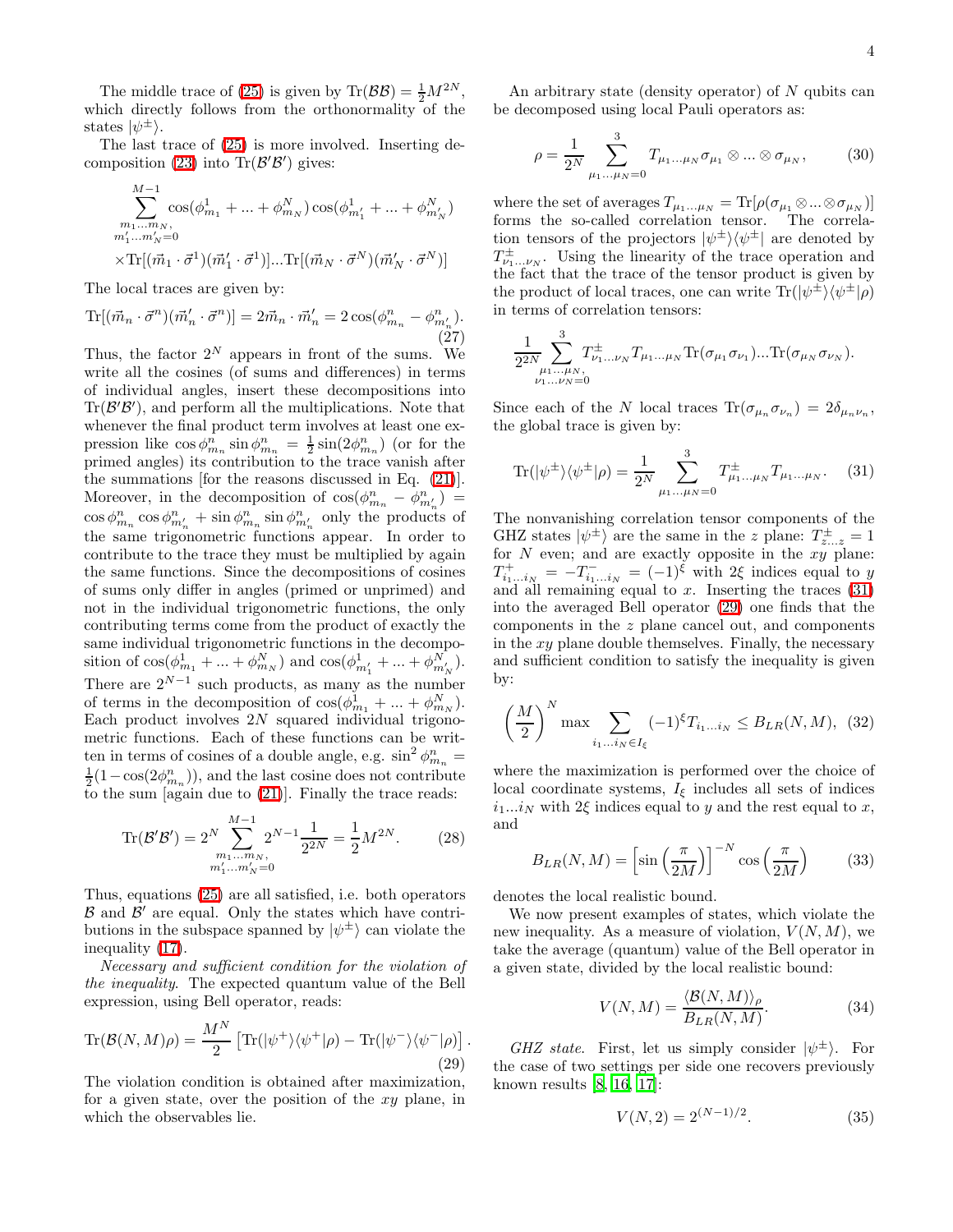

<span id="page-4-0"></span>FIG. 1: Violation factor as a function of number of local settings, M, for the N-qubit GHZ state.

For three settings per side the result of Zukowski and Kaszlikowski is obtained [\[15\]](#page-7-14):

$$
V(N,3) = \frac{1}{\sqrt{3}} \left(\frac{3}{2}\right)^N.
$$
 (36)

For the continuous range of settings one recovers [\[6](#page-7-5)]:

$$
V(N,\infty) = \frac{1}{2} \left(\frac{\pi}{2}\right)^N.
$$
 (37)

In the intermediate (unexplored before) regime one has:

$$
V(N,M) = \frac{1}{2\cos\left(\frac{\pi}{2M}\right)} \left(M\sin\left(\frac{\pi}{2M}\right)\right)^N.
$$
 (38)

For a fixed number of parties  $N > 3$  the violation increases with the number of local settings. Surprisingly, the inequality implies for the cases of  $N = 2$  and  $N = 3$ that the violation decreases when the number of local settings grows. This behaviour is shown in the Fig. [1.](#page-4-0) The violation of local realism always grows with increasing number of parties.

Generalized GHZ state. Consider the GHZ state with free real coefficients:

$$
|\psi\rangle = \cos \alpha |0\rangle_{1}...|0\rangle_{N} + \sin \alpha |1\rangle_{1}...|1\rangle_{N}. \tag{39}
$$

Its correlation tensor in the  $xy$  plane has the following nonvanishing components:  $T_{x...x} = \sin 2\alpha$ , and the components with  $2\xi$  indices equal to y and the rest equal to x take the value of  $(-1)^{\xi} \sin 2\alpha$  (there are  $2^{N-1} - 1$ such components). Thus, all  $2^{N-1}$  terms contribute to the violation condition [\(32\)](#page-3-2). The violation factor is equal to  $V(N, M) = \frac{M^N}{2B_{LR}(N, M)} \sin 2\alpha$ . For  $N > 3$  and  $M > 2$ the violation is bigger than the violation of standard two-setting inequalities [\[17\]](#page-7-16). Moreover, some of the states  $|\psi\rangle$ ,

for small  $\alpha$  and odd N, do not violate any two-settings correlation function Bell inequality [\[10\]](#page-7-9), and violate the multisetting inequality.

Bound entangled state. Interestingly, the inequality can reveal non-classical correlations of a bound entangled state introduced by Dür  $[11]$ :

$$
\rho_N = \frac{1}{N+1} \left( |\phi\rangle\langle\phi| + \frac{1}{2} \sum_{k=1}^N (P_k + \tilde{P}_k) \right), \qquad (40)
$$

with  $|\phi\rangle = \frac{1}{\sqrt{2}}$  $\frac{1}{2} \left[ |0\rangle_1 ... |0\rangle_N + e^{i\alpha_N} |1\rangle_1 ... |1\rangle_N \right] (\alpha_N \text{ is an})$ arbitrary phase), and  $P_k$  being a projector on the state  $|0\rangle_{1}...|1\rangle_{k}...|0\rangle_{N}$  with "1" on the k<sup>th</sup> position ( $\tilde{P}_{k}$  is obtained from  $P_k$  after replacing "0" by "1" and vice versa). As originally shown in [\[11\]](#page-7-10) this state violates Mermin-Klyshko inequalities for  $N \geq 8$ . The new inequality predicts the violation factor of:

<span id="page-4-1"></span>
$$
V(N, M) = \frac{1}{N+1} \frac{M^N \cos \alpha_N}{2B_{LR}(N, M)},
$$
(41)

which comes from the contribution of the GHZ-like state  $|\phi\rangle$  to the bound entangled state. One can follow Ref. [\[18\]](#page-7-17) and change the Bell-operator [\(24\)](#page-2-5) such that the state  $|\phi\rangle$  becomes its eigenstate. The new operator,  $\widetilde{\mathcal{B}}(N,M)$ , is obtained after applying local unitary transformations  $U = |0\rangle\langle 0| + e^{i\alpha_N/N} |1\rangle\langle 1|$  to the operator [\(24\)](#page-2-5), i.e.  $\widetilde{\mathcal{B}}(N,M) = U^{\otimes N} \mathcal{B} U^{\dagger \otimes N}$ . The violation factor of the new inequality is higher than [\(41\)](#page-4-1), and equal to:

<span id="page-4-2"></span>
$$
\tilde{V}(N,M) = \frac{1}{N+1} \frac{M^N}{2B_{LR}(N,M)}.
$$
\n(42)

If one sets  $M = 3$  it appears that the number of par-ties sufficient to see the violation [\(42\)](#page-4-2) reduces to  $N \geq 7$ [\[18\]](#page-7-17). On the other hand the result of [\[19](#page-7-18)] shows that the infinite range of settings further reduces the number of parties to  $N > 6$ . Using the new inequality,  $M = 5$  settings per side suffice to already violate local realism with  $N \geq 6$  parties.

### IV. POSITIVE PARTIAL TRANSPOSE

In this section it is shown that all the states with positive partial transpose with respect to all subsystems satisfy the multisetting inequality [\(17\)](#page-2-0). This result further supports the conjecture by Peres, that all such states can admit local realistic description [\[14\]](#page-7-13). First we briefly review partial transpositions, next present an inequality that all such states must satisfy, and finally compare it with the Bell inequality [\(17\)](#page-2-0).

The partial transpose of an operator on a Hilbert space  $H_1 \otimes H_2$  is defined by:

$$
\left(\sum_{l} A_l^1 \otimes A_l^2\right)^{T_1} = \sum_{l} A_l^{1\,T} \otimes A_l^2,\tag{43}
$$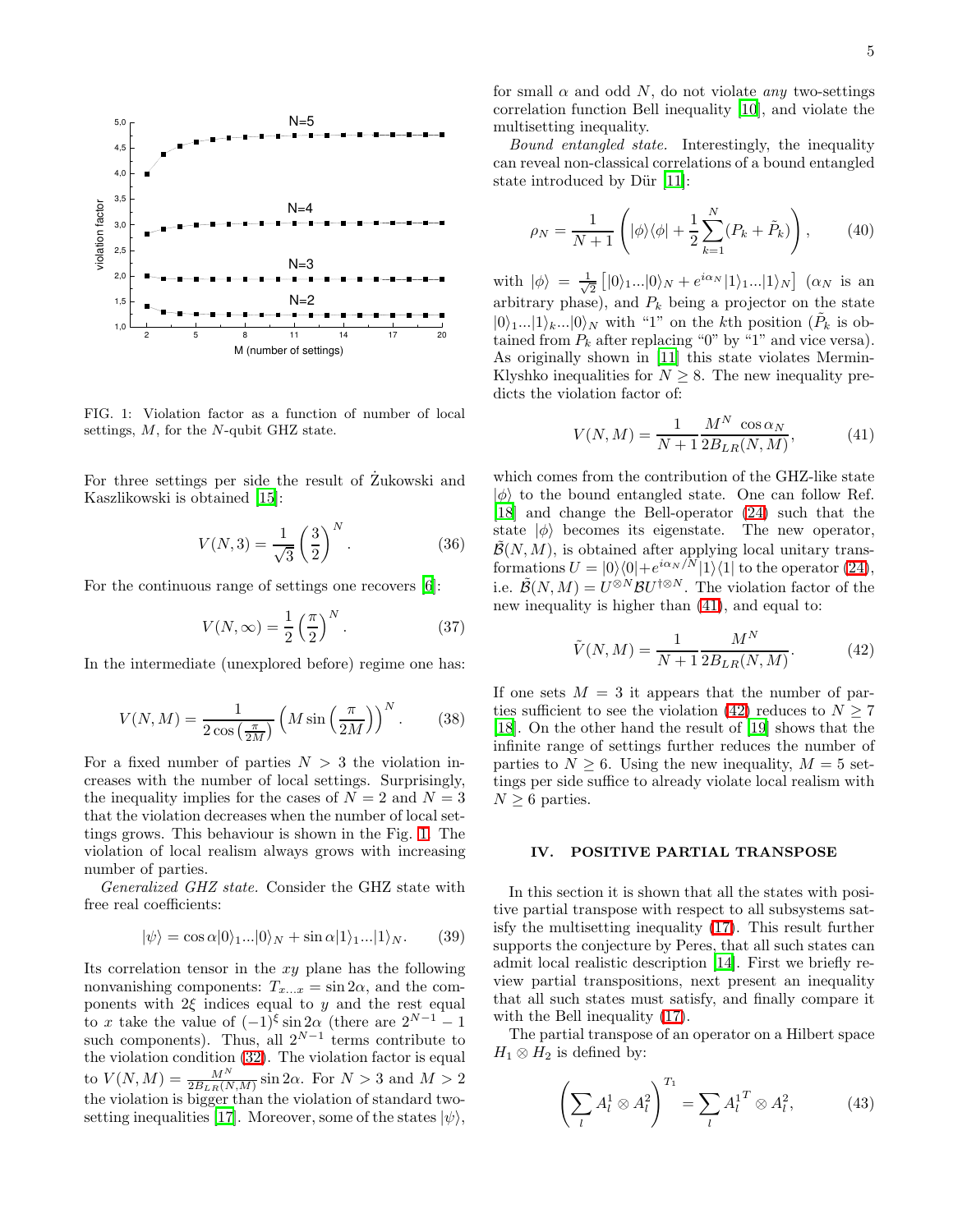where the superscript  $T$  denotes transposition in the given basis. The positivity of partial transpose is found to be a necessary condition for separability [\[12](#page-7-11), [13](#page-7-12)]. The operator obtained by the partial transpose of any separable state is positive (PPT - positive partial transpose). In the bipartite case of two qubits or qubit-qutrit system, the PPT criterion is also sufficient for separability.

In the multipartite case the situation complicates as one can have many different partitions into set of particles, for example four particle system 1234 can be split e.g. into  $12 - 34$  or  $1 - 2 - 34$ . Suppose one splits N particles into  $p$  groups, take as an example the split into three groups  $1 - 2 - 34$ . The state is called p-PPT if it has positive *all possible* partial transposes. Fortunately, positivity of partial transpose with respect to certain set of subsystems is the same as positivity with the respect to all remaining subsystems. In the example one should check the positivity of operator obtained after transposition of subsystem 1, next 2, and finally 34.

All the p-PPT states were recently shown to satisfy the following inequalities [\[20](#page-7-19)]:

$$
\operatorname{Tr}\left[\left(|\psi^{\pm}\rangle\langle\psi^{\pm}| - (1 - 2^{2-p})|\psi^{\mp}\rangle\langle\psi^{\mp}|\right)\rho\right] \le 2^{1-p}, \quad (44)
$$

<span id="page-5-0"></span>i.e. if  $|\psi^+\rangle$  appears in the first term within the trace,  $|\psi^-\rangle$ appears in the second term, and vice versa. Omitting the positive factor  $2^{2-p}\text{Tr}\left(|\psi^{\pm}\rangle\langle\psi^{\pm}|\rho\right)$  one arrives at the Bell operator form:

$$
\left| \text{Tr} \left[ \left( |\psi^+ \rangle \langle \psi^+| - |\psi^- \rangle \langle \psi^-| \right) \rho \right] \right| \le 2^{1-p} . \tag{45}
$$

Following the conjecture by Peres let us put  $p = N$ . We shall show that if inequality [\(45\)](#page-5-0) is satisfied, with  $p = N$ , then also the Bell inequality [\(17\)](#page-2-0) is not violated. Using the form of the Bell operator [\(24\)](#page-2-5) the upper bound of the Bell inequality, for N-PPT states, is found to read:

$$
|\text{Tr}(\mathcal{B}(N,M)\rho_{N-\text{PPT}})| \le \left(\frac{M}{2}\right)^N,\tag{46}
$$

and it can never reach the local realistic bound  $B_{LR}(M, N)$ . This is shown using the violation factor:

$$
V_{N-\text{PPT}}(N,M) = \left(\frac{M}{2}\right)^N \frac{\left[\sin\left(\frac{\pi}{2M}\right)\right]^N}{\cos\left(\frac{\pi}{2M}\right)}.\tag{47}
$$

Since  $\sin\left(\frac{\pi}{2M}\right) \leq \frac{\pi}{2M}$  and  $\cos\left(\frac{\pi}{2M}\right) \geq \frac{1}{\sqrt{2}}$  $\frac{1}{2}$ , where we have put  $M = 2$  as a minimal amount of settings for which Bell inequality makes sense, the violation factor is bounded by  $V_{N-{\rm PPT}}(N, M) \leq \sqrt{2} (\pi/4)^N$ . The simplest system on which one can perform partial transposes consists of  $N =$ 2 particles, thus  $V_{N-{\rm PPT}}(N, M) \leq \sqrt{2} (\pi/4)^2 \simeq 0.87$ . None of the N-PPT states violates the Bell inequality [\(17\)](#page-2-0). It is worth mentioning that for  $M = 2$  setting case the violation  $V_{N-PPT}(N, 2) = 2^{(1-N)/2}$  confirms the results of Werner and Wolf [\[16](#page-7-15)], who gave the conjecture of Peres a sharp mathematical form [\[21](#page-7-20)].

# V. COMMUNICATION COMPLEXITY

Bell inequalities describe a performance of quantum communication complexity protocols [\[5\]](#page-7-4). In this section we follow this general link and present communication complexity problems associated with the inequality [\(17\)](#page-2-0). It is proven that the quantum protocol outperforms the best classical protocol for arbitrary number of parties and observables.

In the communication complexity problems (CCP) one studies the information exchange between participants locally performing computations, in order to accomplish a globally defined task [\[22\]](#page-7-21). Let us focus on a variant of a CCP, in which each of N separated partners receives arguments,  $y_n = \pm 1$  and  $x_n = 0, ..., M - 1$ , of some globally defined function,  $\mathcal{F} \equiv \mathcal{F}(y_1, x_1, ..., y_N, x_N)$ . The  $y_n$ inputs are assumed to be randomly distributed, and  $x_n$ inputs can in general be distributed according to a weight  $W(x_1, ..., x_2)$ . The goal is to maximize the probability that Alice arrives at the correct value of the function, under the restriction that  $N-1$  bits of overall communication are allowed. Before participants receive their inputs they are allowed to do anything from which they can derive benefit. In particular, they can share some correlated strings of numbers in the classical scenario or entangled states in the quantum case.

The problem. Following [\[5](#page-7-4)] one chooses for a taskfunction:

$$
\mathcal{F} = y_1...y_N \text{Sign}[\cos(\phi_{x_1}^1 + ... + \phi_{x_N}^N)] = \pm 1, \tag{48}
$$

<span id="page-5-2"></span>with the angles defined by [\(6\)](#page-1-1). According to the angles definition the cosine can never be zero, so the problem is well-defined for all N and M. Additionally, the  $x_n$  inputs are distributed with the weight:

<span id="page-5-1"></span>
$$
W(x_1, ..., x_2) = (1/N)|\cos(\phi_{x_1}^1 + ... + \phi_{x_N}^N)|, \qquad (49)
$$

where the normalization factor is given by  $\mathcal{N} = \sum_{x_1...x_N=0}^{M-1} |\cos(\phi_{x_1}^1 + ... + \phi_{x_N}^N)|$ . After the communication takes place, if Alice misses some of the random variables  $y_n$ , her "answer" can only be random. Thus, in an optimal protocol each party must communicate one bit. There are only two communication structures which lead to a non-random answer: (i) a star – each party transmits one bit directly to Alice, and (ii) a chain – sequence of a peer-to-peer exchanges with Alice at the end. The task is to maximize the probability of correct answer  $\mathcal{A} \equiv \mathcal{A}(y_1, x_1, ..., y_N, x_N)$ . Since both  $\mathcal{A}$  and  $\mathcal{F}$ are dichotomic variables this amounts in maximizing:

$$
P_{\text{correct}} = \frac{1}{2^N} \sum_{\mathbf{y}, \mathbf{x}} \mathcal{W}(x_1, ..., x_2) P_{\mathbf{y}, \mathbf{x}} (\mathcal{A}\mathcal{F} = 1), \quad (50)
$$

where  $\frac{1}{2^N}$  describes (random) distribution of  $y_n$ 's, and  $P_{\mathbf{y},\mathbf{x}}(\mathcal{AF}=1)$  is a probability that  $\mathcal{A}=\mathcal{F}$  for given inputs  $\mathbf{y} \equiv (y_1, ..., y_N)$  and  $\mathbf{x} \equiv (x_1, ..., x_N)$ . It is useful to express the last probability in terms of an average value of a product  $\langle \mathcal{AF} \rangle_{\mathbf{y},\mathbf{x}}$ , i.e.  $P_{\mathbf{y},\mathbf{x}}(\mathcal{AF} = 1) = \frac{1}{2}[1 + \langle \mathcal{AF} \rangle_{\mathbf{y},\mathbf{x}}].$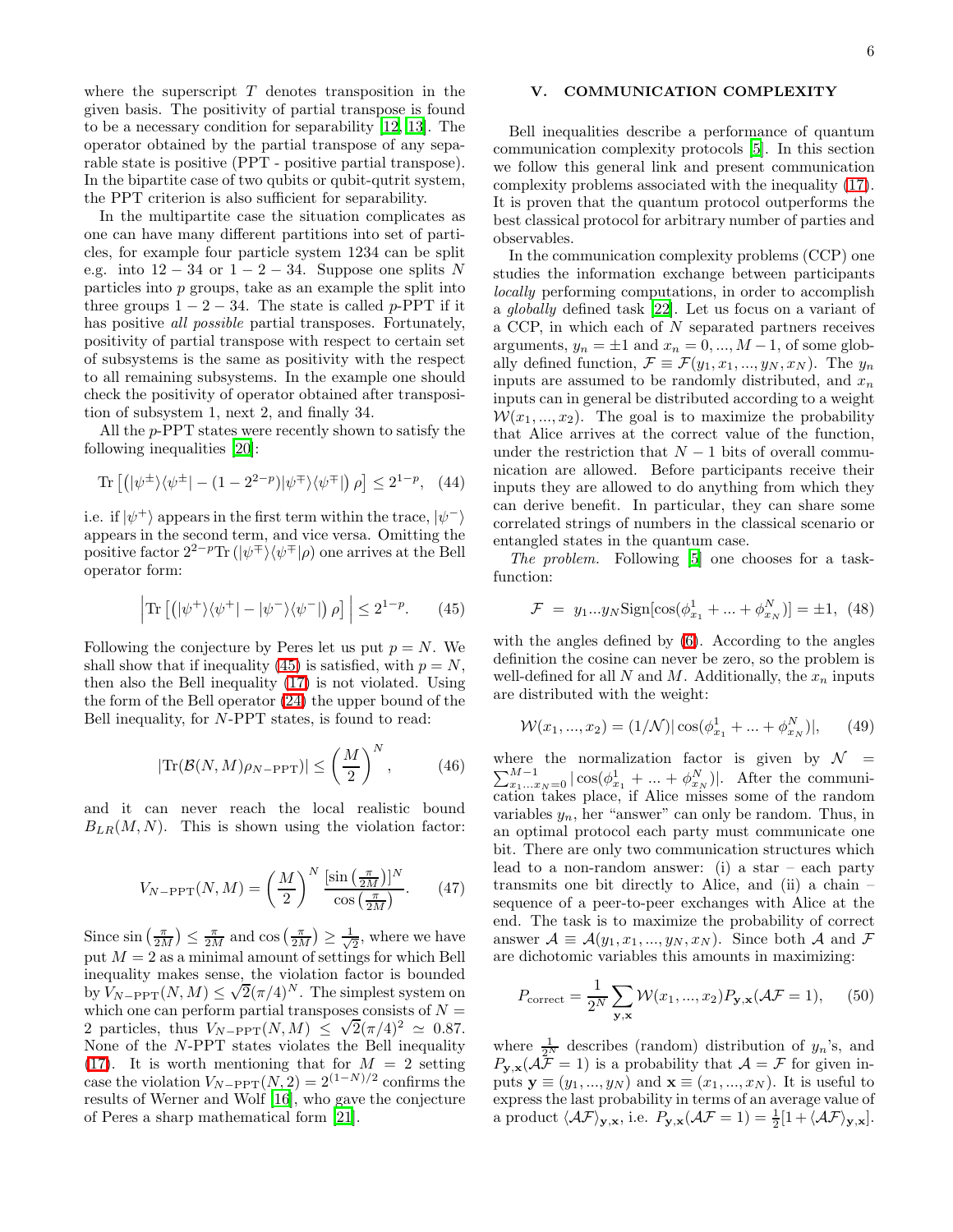Since  $\mathcal F$  is independent of  $\mathcal A$ , and for given inputs it is constant, one has  $P_{\mathbf{y},\mathbf{x}}(\mathcal{A}\mathcal{F}=1)=\frac{1}{2}[1+\mathcal{F}\langle\mathcal{A}\rangle_{\mathbf{y},\mathbf{x}}].$  Finally the probability of correct answer reads  $P_{\text{correct}} =$  $\frac{1}{2}[1+(\mathcal{F},\mathcal{A})]$ , and it is in one-to-one correspondence with a "weighted" scalar product (average success):

$$
(\mathcal{F}, \mathcal{A}) = \frac{1}{2^N} \sum_{\mathbf{y}, \mathbf{x}} \mathcal{W}(x_1, ..., x_2) \mathcal{F} \langle \mathcal{A} \rangle_{\mathbf{y}, \mathbf{x}}.
$$
 (51)

<span id="page-6-0"></span>Using the definitions [\(49\)](#page-5-1) for W and [\(48\)](#page-5-2) for  $\mathcal F$  one gets:

$$
(\mathcal{F}, \mathcal{A}) = \frac{1}{2^N} \frac{1}{\mathcal{N}} \sum_{\mathbf{y}, \mathbf{x}} y_1 \dots y_N \cos(\phi_{x_1}^1 + \dots + \phi_{x_N}^N) \langle \mathcal{A} \rangle_{\mathbf{y}, \mathbf{x}},
$$
\n(52)

with angles given by  $(6)$ . We focus our attention on maximization of this quantity.

Classical scenario. In the best classical protocol each party locally computes a bit function  $e_n = y_n f(x_n, \lambda)$ , with  $f(x_n, \lambda) = \pm 1$ , where  $\lambda$  denotes some previously shared classical resources. Next, the bit is sent to Alice, who puts as an answer the product  $A_c =$  $y_1 f(x_1, \lambda) e_2...e_N = y_1...y_N f(x_1, \lambda) ... f(x_N, \lambda)$ . The same answer can be reached in the chain strategy, simply the nth party sends  $e_n = y_n f(x_n, \lambda) e_{n-1}$ . For the given inputs the procedure is always the same, i.e.  $\langle A_c \rangle_{\mathbf{y},\mathbf{x}} = A_c$ . To prove the optimality of this protocol, one follows the proof of Ref. [\[23\]](#page-7-22), with the only difference that  $x_n$  is a M-valued variable now. This, however, does not invalidate any of the steps of [\[23\]](#page-7-22), and we will not repeat that proof.

Inserting the product form of  $A_c$  into the average suc-cess [\(52\)](#page-6-0), using the fact that  $y_n^2 = 1$ , and summing over all  $y_n$ 's one obtains:

$$
(\mathcal{F}, \mathcal{A}_c) = \frac{1}{N} \sum_{x_1...x_N=0}^{M-1} \cos(\phi_{x_1}^1 + ... + \phi_{x_N}^N) f(x_1, \lambda) ... f(x_N, \lambda),
$$
\n(53)

which has the same structure as local realistic expression [\(8\)](#page-1-0). Thus, the highest classically achievable average success is given by a local realistic bound: max $(\mathcal{F}, \mathcal{A}) =$  $(1/\mathcal{N})B_{LR}(N,M).$ 

Quantum scenario. In the quantum case participants share a N-party entangled state  $\rho$ . After receiving inputs each party measures  $x_n$ th observable on the state, where the observables are enumerated as in the Bell inequality  $(17)$ . This results in a measurement outcome,  $f_n$ . Each party sends  $e_n = y_n f_n$  to Alice, who then puts as an answer a product  $\mathcal{A}_q = y_1...y_N f_1...f_N$ . For the given inputs the average answer reads  $\langle A_q \rangle_{\mathbf{y},\mathbf{x}} = y_1...y_N \langle f_1...f_N \rangle$  =  $y_1...y_N E_{x_1...x_N}^{\rho}$ , and the maximal average success is given by a quantum bound of:

$$
(\mathcal{F}, \mathcal{A}_q) = \frac{1}{\mathcal{N}} \sum_{x_1...x_N=0}^{M-1} \cos(\phi_{x_1}^1 + ... + \phi_{x_N}^N) E_{x_1...x_N}^{\rho}.
$$
 (54)

The average advantage of quantum versus classical protocol can be quantified by a factor  $(\mathcal{F}, \mathcal{A}_q)/(\mathcal{F}, \mathcal{A}_c)$  which

<span id="page-6-1"></span>TABLE I: The ration between probabilities of success in quantum and classical case  $P_{\text{correct}}^{QM}/P_{\text{correct}}^{cl}$  for the communication complexity problem with  $N$  observers and  $M$  settings. Quantum protocol uses GHZ state.

is equal to a violation factor,  $V(N, M)$ , introduced before. Thus, all the states which violate the Bell inequality (including bound entangled state) are a useful resource for the communication complexity task. Optimally one should use the GHZ states  $|\psi^{\pm}\rangle$ , as they maximally violate the inequality.

Alternatively, one can compare the probabilities of success,  $P_{\text{correct}}$ , in quantum and classical case. Clearly, one outperforms classical protocols for every N and every  $M$ . As an example, in Table [I](#page-6-1) we gather the ratios between quantum and classical success probabilities for small number of participants.

One can ask about a CCP with no random inputs  $y_n$ . Since the numbers  $x_n$  already represent lg M bits of information, and only one bit can be communicated, this looks like a plausible candidate for a quantum advantage. However, in such a case a classical answer cannot be put as a product of outcomes of local computations (compare [\[23\]](#page-7-22)), and thus there is no Bell inequality which would describe the best classical protocol. Since classical performance of all CCPs which can lead to quantum advantage is given by some Bell inequality [\[5\]](#page-7-4), the task without  $y_n$ 's cannot lead to quantum advantage.

#### VI. SUMMARY

We presented a multisetting Bell inequality, which unifies and generalizes many previous results. Examples of quantum states which violate the inequality were given. It was also proven that all the states with positive partial transposes with respect to all subsystems cannot violate the inequality. Finally, the states which violate it were shown to reduce the communication complexity of computation of certain globally defined function. The Bell inequality presented is the only inequality which incorporates arbitrary number of settings for arbitrary number of observers making measurements on two-level systems, to date.

#### Acknowledgments

We thank M. Zukowski for valuable discussions. W.L. and T.P. are supported by Foundation for Polish Science and MNiI Grant no. 1 P03B 049 27. The work is part of